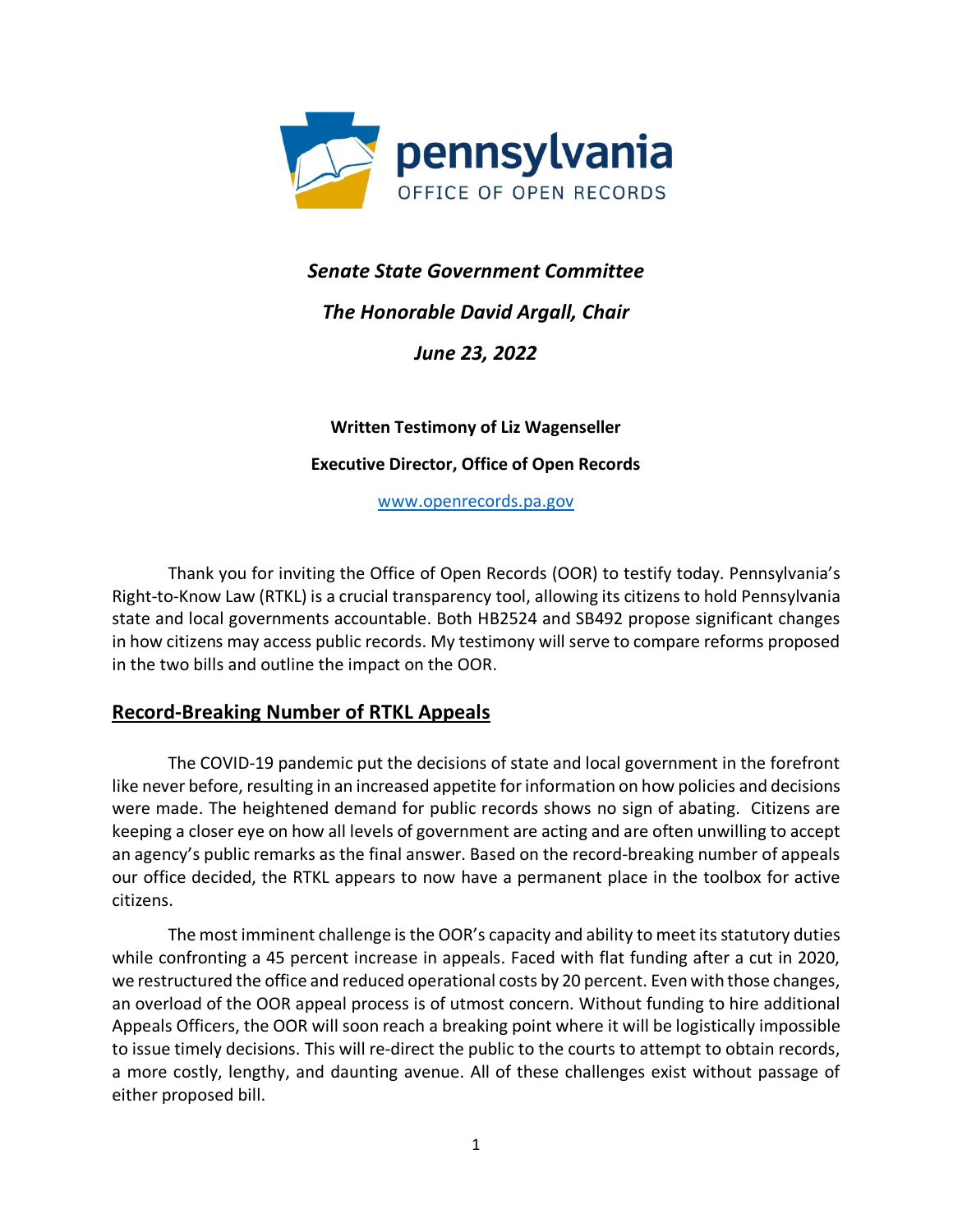

45% Growth In Appeals Over Five Years

The Governor's modest, proposed increase of \$368,000 will provide immediate assistance and fund two additional Appeals Officers. This would allow the office to keep up with the current caseload as well as the increasing demand by agencies and the public for its services.

## **HB2524 and SB492**

The OOR applauds any efforts to provide and promote accountability by expanding public access to government records. However, with the office facing serious resource challenges, the OOR approaches both HB2524 and SB492 with apprehension solely due to the logistical impact on its ability to perform its statutory obligations. Though the exact impact of the reforms at hand is impossible to pinpoint, any change that leads to even a small but sustained increase in appeals is of serious concern; any that lead to a sizeable increase could be catastrophic.

### *Both bills limit records that inmates must be provided.*

In 2021, 11 percent of appeals came from inmates, a share that has precipitously declined in recent years. At least initially, this reform will foreseeably increase appeals to the OOR, until knowledge of the extent of these new limitations becomes known to inmates and agencies resolve any initial procedural confusion.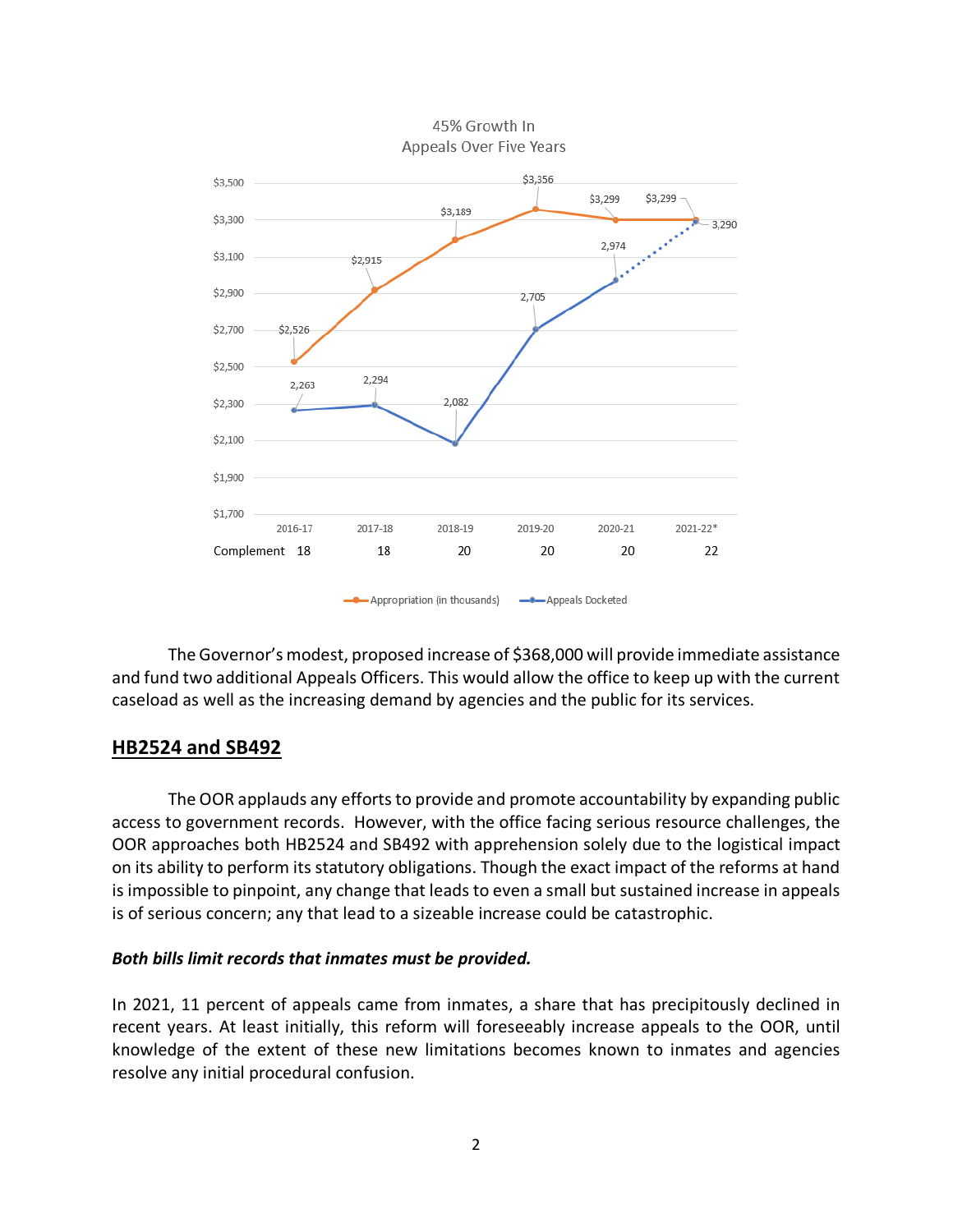

#### Inmate Appeals 2016-2020

### *Both create commercial fees for RTKL request.*

Following the lead of other states, this provision allows government agencies to charge labor fees for providing the searching, retrieving, reviewing, redacting, or duplicating of records for commercial requesters. The most notable difference is that HB2524 carves out several exemptions from commercial fees, including for educational/research entities, news media, attorneys, insurance entities, and real estate entities.

This reform will inevitably lead to an increase in the number and complexity of appeals facing the OOR, as requesters deemed "commercial" will dispute charges.

### *Both allow increased access to criminal and noncriminal investigative records.*

Currently, investigative records are exempt in perpetuity. Both bills allow access to criminal and noncriminal records after 50 and 25 years, respectively, unless an agency proves the release of such records would provide "actual harm to ongoing investigation."

It is anticipated that any impact on the OOR would be de minimis.

### *Only HB2524 creates a vexatious requester procedure.*

This process would allow a local agency to request that the OOR deem a requester "vexatious" by proving that they are utilizing RTKL requests to harass an agency. The OOR would hear evidence from both the agency and the requester; if the OOR deems the requester to be vexatious, the individual may be prohibited from making additional requests to that agency for up to a year. The OOR must render its decision within 90 days, with no opportunities for extensions.